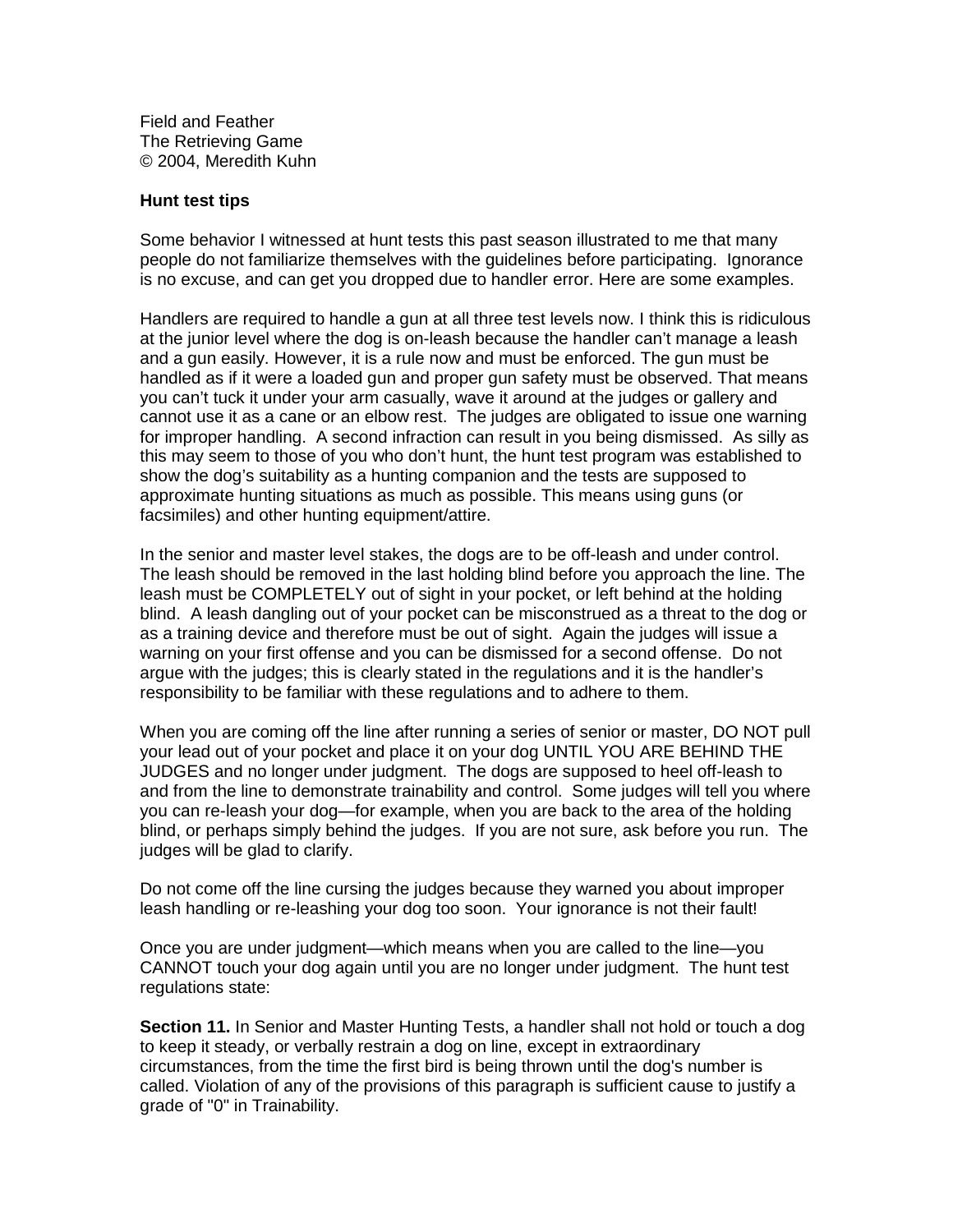Even if you are asked to take the dog back into the holding area while a blind is planted, you cannot touch your dog! If you need to touch your dog for some reason, ask the judges for permission before you do it. For example, my dog came back from a retrieve with blood all over the bridge of her nose. I asked if I could wipe the blood off to see if it was duck blood or if she had a cut. The judges gave me permission and watched while I checked her. The whole point is to make sure that you do not do something that could be construed as training (like an ear pinch) or as intimidating.

Don't be afraid to ask questions of the judges before the test begins. Normally, they will give some general information before the test dog runs and they will take questions after the test dog runs. If you aren't there for the test dog, ask the marshal, or ask one of the judges when you are still in the holding blind. If the test is a walk-up and you don't know that, you don't get a "do over." Be sure you know the setup of the test, for example whether it is a walk-up or whether the judge will send you on "dog" or your number. It is your responsibility as the handler to be informed and prepared.

There is a common misconception at the senior level about handling on marks. Over and over again I hear people say "You only get one handle in senior." That isn't exactly right. Here is what the regulations state:

## **Section 3. Senior Hunting Test**

(5) Dogs may be handled on marks, but excessive handling requires a lower score in perseverance and/or marking. A dog that goes to the area of the fall and finds the bird unaided must be scored appreciably higher than a dog that must be handled to a bird.

So a dog that marks well and retrieves the bird cleanly without much of a hunt will be scored appreciably higher than a dog that has to be handled. Obviously, "marks" are meant to be a marking test, but there can be circumstances that may get the dog in the area for a good hunt, but the dog doesn't come up with the bird. A quick, clean handle to assist the dog is looked upon much more highly than a dog that has a big, long hunt and a handler who doesn't know when to assist the dog by handling. Or, perhaps the wind changed and your dog takes a great line, but is on the backside of the bird. These things happen and part of the trick to being a good handler is to know when the dog needs assistance. Letting your dog hunt and hunt and hunt and hunt just so you don't "use up a handle" is not good.

Remember too that any time you are handling, whether to a mark or to a blind, the handling should be "crisp" and "clean." This means you don't give one hand signal and then let the dog hunt it up. Once you are handling the dog, you must continue handling until the dog is to the bird. Hopefully, the handles will be as crisp and precise as you and your dog can make them. At the senior level, handling isn't expected to be polished and should be judged accordingly. At the master level, you are supposed to be running a "finished retriever" so the standard is higher.

Inexperienced handlers can sometimes be careless as part of the gallery. Don't talk too loud or move around too much, especially if the gallery is placed behind the line where